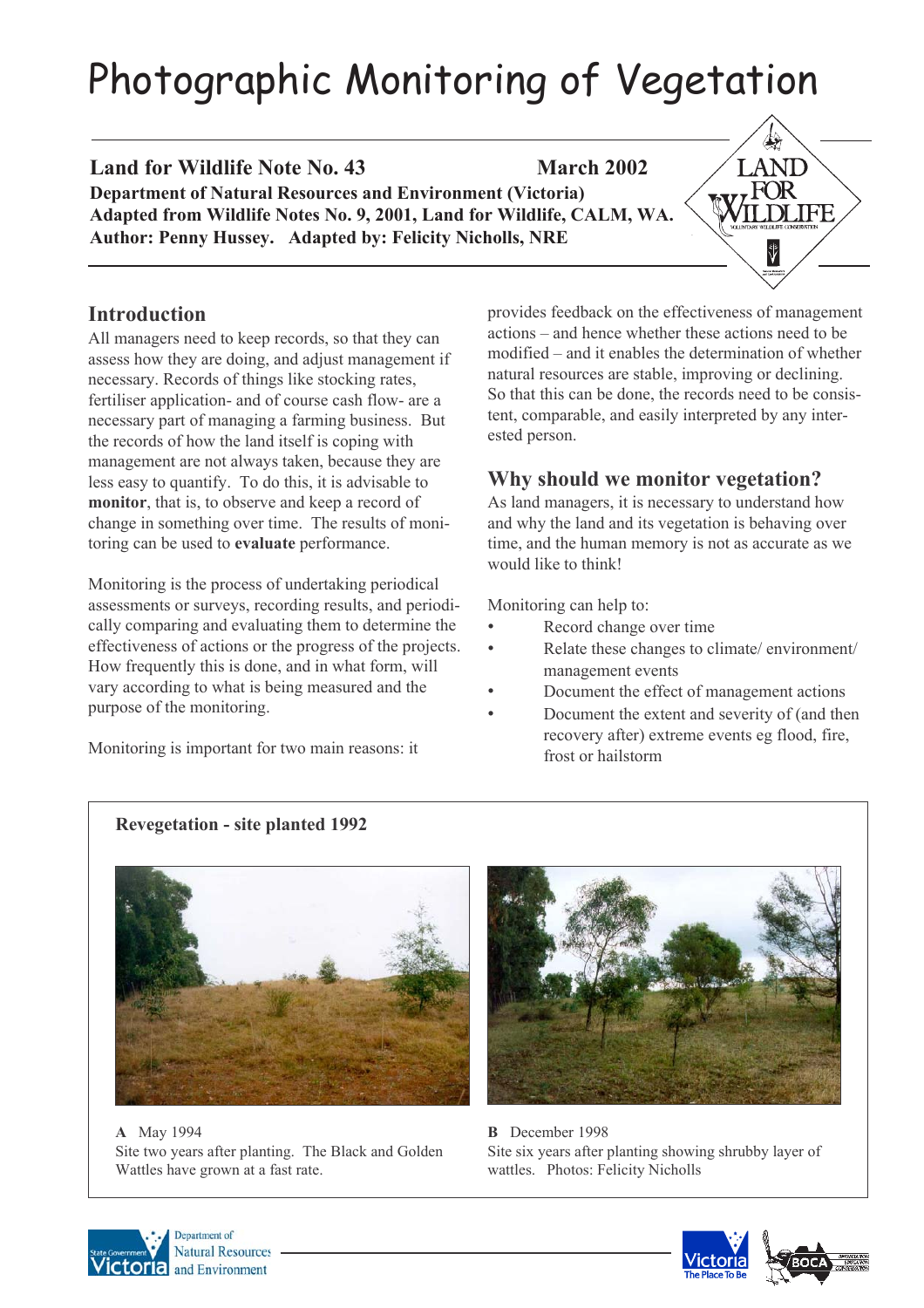- Develop a benchmark against which future performance can be measured
- Use the information gained to determine management actions
- Show up a problem when it is still small
- Support funding applications and then demonstrate how the grants are being used

Which all adds up to

• Developing a better understanding of cause and effect in managing vegetation.

For monitoring vegetation, either remnant vegetation or revegetation sites, a simple yet very useful method is to take a series of photographs, called 'photopoint monitoring'.



**A** September 2001



**B** March 2002

This photopoint was set up to monitor the affects of allowing cattle into the area. Note the drying out of the wetland and the trampling of the edge by cattle. The cattle have also grazed the aquatic plants. Photos: Felicity Nicholls

## **Monitoring long term changes**



**A** October 1986



**B** October 1992



**C** June 2000

Recognisable trees can be used as reference points. It was originally thought that the tree on the left was about to die.

Note:

The two feature trees have hardly changed in size or health over these 14 years

The shrubby melaleucas have become quite dense Photos: CALM WA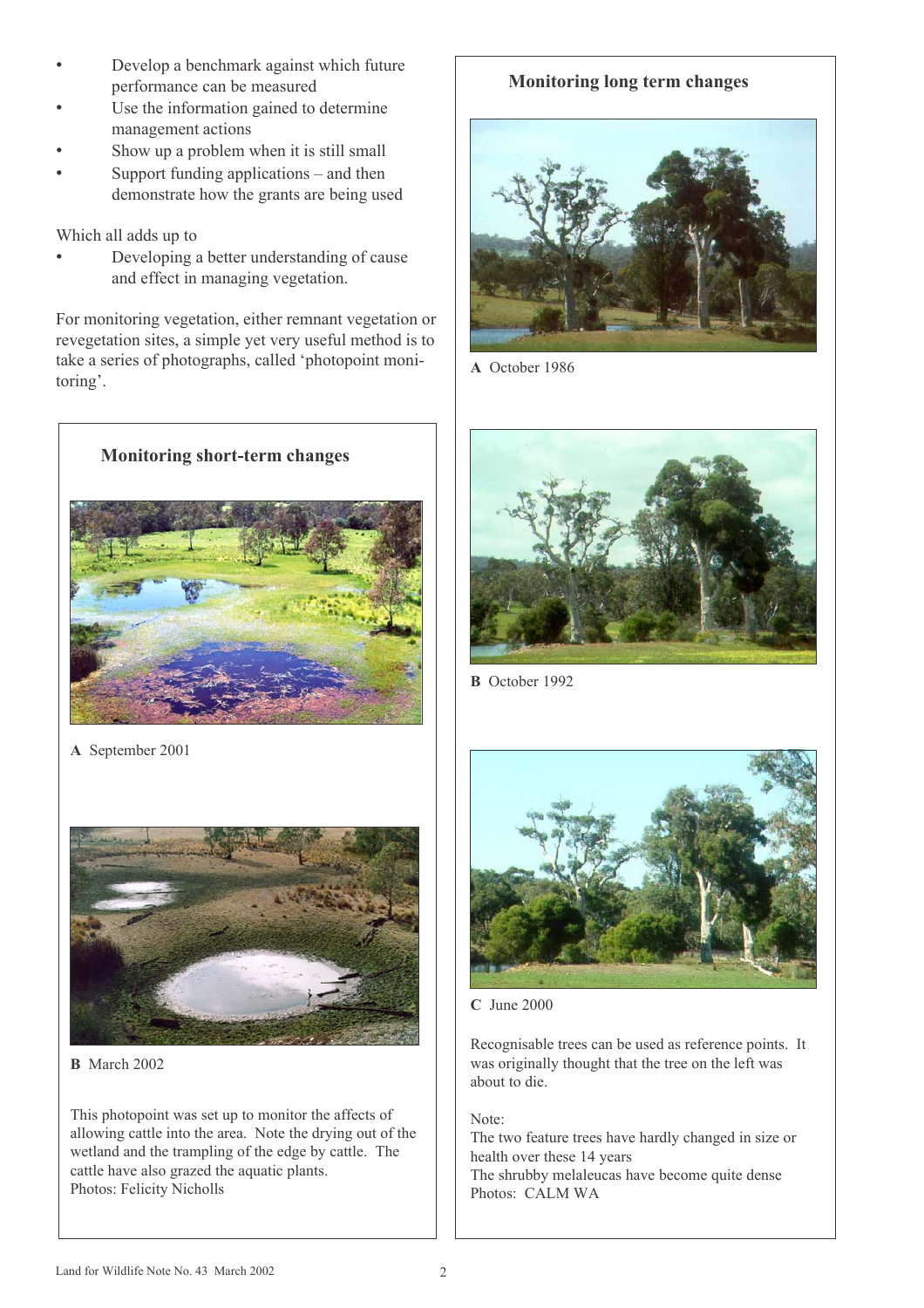### **What is Photopoint Monitoring?**

A snapshot is a record of a particular site at a particular time. Any picture tells a story, but to get a good monitoring photo takes a little bit more thought.

Photos are best used for monitoring relatively slow changes to vegetation. They build up into a valuable record to hand on to new owners, or to the next generation of the family. Evidence of good management may be useful when dealing with financial institutions! What photos do not do is give exact details of species and sites, so each photo needs a precise set of notes to go with it.

#### **When to use Photopoints**

Use photopoints to take the guesswork out of recalling how the country used to look.

Use photopoints to monitor events such as:

- Fencing to remove stock
- Fire
- Storm events- flood/wind/hail/frost
- Weed control
- Feral animal (eg rabbit) control
- Revegetation both direct seeding and planting
- Effect of landcare works
- Changes in the water table
- Wind and water erosion

# **Setting up the Photopoint**

#### **Which site/s to choose?**

The aim of doing photo monitoring is to use the photographs as an easy method of comparison to record change over time so, when you take the initial photo, have clear in your mind what change you expect, eg saline area revegetated, weeds replaced by native vegetation etc.

Your photo site needs to illustrate a distinct feature, for example:

- Exact location of *Phytophthora* Dieback front
- Boundary between burnt/unburnt vegetation
- Extent of salt/waterlogging/erosion/weed/ rabbit affected area
- Good example of particular vegetation community
- The growth and health of one particular representative plant
- Direct seeding of revegetation site
- Strand line on flood bank

The location should be carefully chosen to illustrate that ONE FEATURE. The more specific the photo is, the easier will be the interpretation of a sequence of photos.

#### **Choose a recognisable site**

You, and perhaps somebody else, will need to return to the site in future years, therefore, the site must be clearly recognisable. Either use a particular tree, fence post or range of hills for a guide or, better still, mark the site with stakes.

If appropriate, locate the site fairly close to a track for ease of access.

Set it up so that the view from the camera to the point of interest is uncluttered – remember, young tree/shrub vegetation will get taller as it grows.

#### **Note site on map**

Locate the site on the main map you are using so that future observers can easily return.



- gravel pit to be rehabiltated RR1
- $RR2$ edge of weed infestation coming in from road
- RR3 major weed infestation (bridal creeper)
- $RR4$ general view of picnic site - note extent of erosion (point marked with cairn)
- RR5 heathland, undisturbed, excellent quality
- RR6 woodland, undisturbed, excellent quality

**Example of photopoint map for a small reserve RR indicates the code name for Rock Reserve**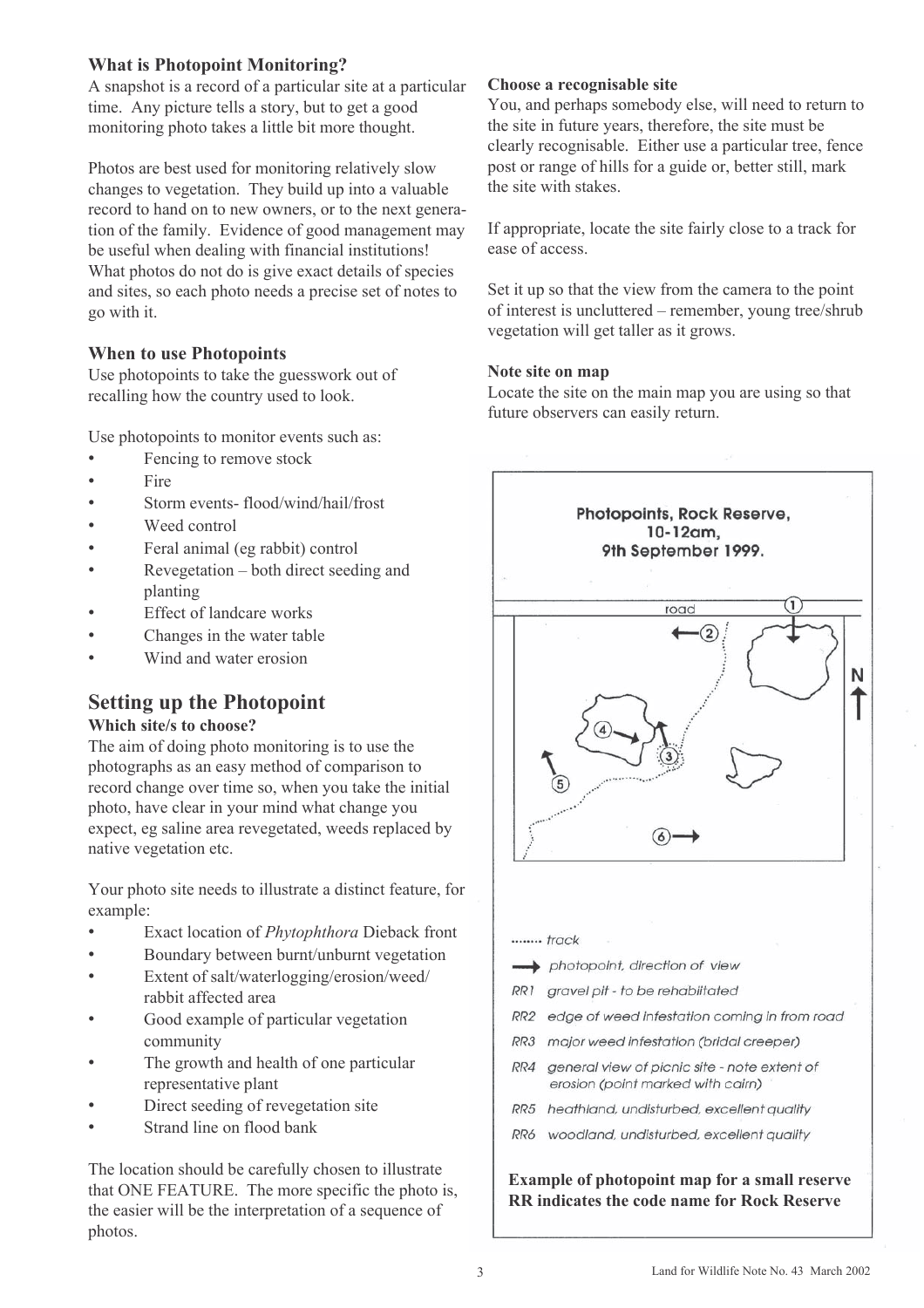Locate the position and direction of view of each photo on a mudmap (or overlay on an aerial photo), especially if you are taking more than one picture in a particular piece of bushland.

#### **Mark the site**

If using a fence post, rock or tree as a marker, it should be identified in some way – paint is the most longlasting (but remember that smooth-barked eucalypts shed their bark, so marks on a tree trunk are not permanent).

If the site is on private land, or away from interference by vandals, permanent marker posts can be used. Place two posts (eg star pickets) 10m apart in the direction the photo is to be taken, the first is the camera post, the second the sighter post.

Mark the sighter post with a code number that is specific to that site. An aluminium tag could be used for a label, but it must be firmly fixed, so that it cannot be removed - by ravens for example. Paint could be used on a fence post or star picket, or waterproof marker pen on a dropper.

If vandalism is a possibility, put a small marker peg close to the large one. These probably will not be removed and so help in relocating the exact site of the photo.

#### **Take the Photo**

As an option you can lean a databoard against the sighter post. The easiest to use is a clipboard with paper on which is written the site number and date. The writing needs to be large enough to be read on the



| Code Number:       | U.B.                                                                                               |
|--------------------|----------------------------------------------------------------------------------------------------|
| Location:          | Nicholls Gully, Cottles Bridge                                                                     |
| Date:              | 25/5/2001 14:30                                                                                    |
| Weather:           | Overcast, no wind, mild                                                                            |
| Direction:         | Due North East $(45^{\circ})$                                                                      |
| Purpose of photo:  | To record the effectiveness of blackberry control                                                  |
| Dominant species:  | Candlebark, Red Stringybark                                                                        |
| Site management:   | Stock removed in 1989. This will be followed by weed control,<br>erosion control and revegetation. |
| Site observations: | Blackberry patch after it was sprayed in December 2000. No<br>more signs of foxes in den.          |
|                    | Tunnel erosion may be a concern. Quickly replace black                                             |
|                    | berries with local native plants.                                                                  |
| Fauna information: | Grey Kangaroos feed in the gully floor. Wedgetailed Eagle                                          |
|                    | has nest in one of the Candlebarks.                                                                |
| Photographer:      | <b>Felicity Nicholls</b>                                                                           |
|                    |                                                                                                    |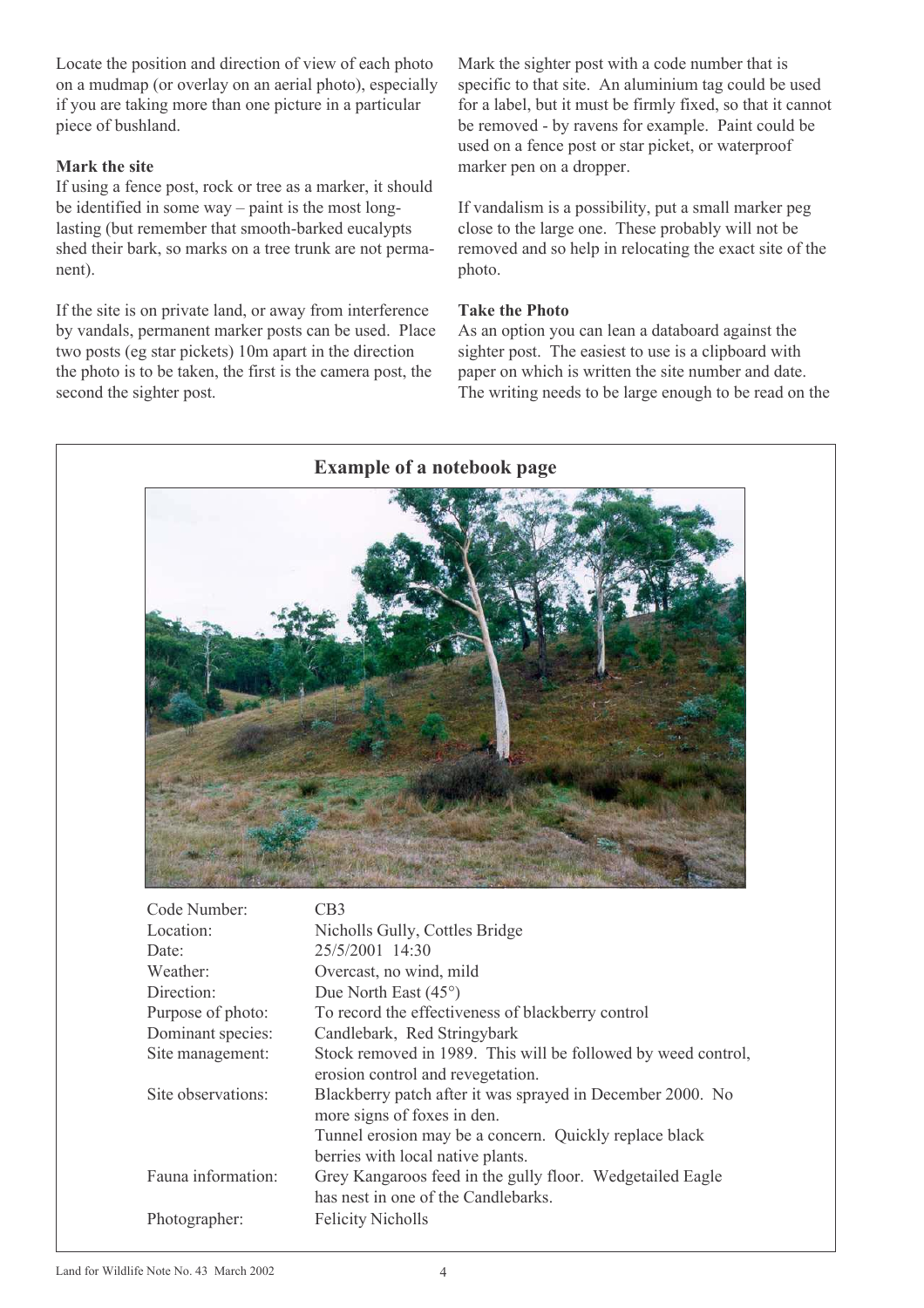

developed photo.

Some cameras have the capability of recording the date on the photograph. For monitoring photographs, this can be useful, as long as it does not detract from an important feature of the photo.

Use a camera with a standard lens, 50mm or 55mm, as this is closest to the image as seen by human eyes. Do not use a wide angle or a telephoto lens, as this alters the perspective of the photo and makes it difficult to repeat.

Sometimes an elevated position, eg standing on the back of a utility, can give the best results, especially if you wish to show understorey density. Try to choose a clear, sunny day for photography, as this will give good shadow patterns for estimating the density of woodland cover, for example. It is best to have the sun at an angle to the photograph; directly in front of, or directly behind the photographer is not advisable as it will reduce the amount of detail the photograph can show.

#### **What to record in your field notebook**

When you start taking the sequence of photos for a particular site, or a specific project, start by recording:

- Date, time, weather
- Location (perhaps use a GPS)
- Direction (try and use a compass for a precise reading)
- Management history of the site, eg when cleared, when fenced, when planted, last fire, when gravel extraction ceased, etc.
- Reason for taking that photo
- Slope, aspect, soil type, soil condition, eg litter layer, algal crusts etc.
- Erosion, salinity, stock pads, ringbarking or other grazing damage
- List dominant plants
- Note any relevant fauna information
- Photographer

Take the original photo out into the field to try and help align the future photos.

#### **Photopoints in bushland habitat**

If you wish to show changes in bushland, it is very useful to make a tracing of the photo and annotate it with plant species information and notes of the specific feature you wish to monitor.

#### **Photopoints in revegetation projects**

These should be specifically related to the planting or seeding plan for that project so that they can show eg:

- Growth rate of a particular species
- Effectiveness of a particular weed control treatment
- Change at soil type boundary, etc.

Again, a tracing of the photo with notes attached may be useful. Annotate the drawing with information such as year planted, preparation works and species lists.